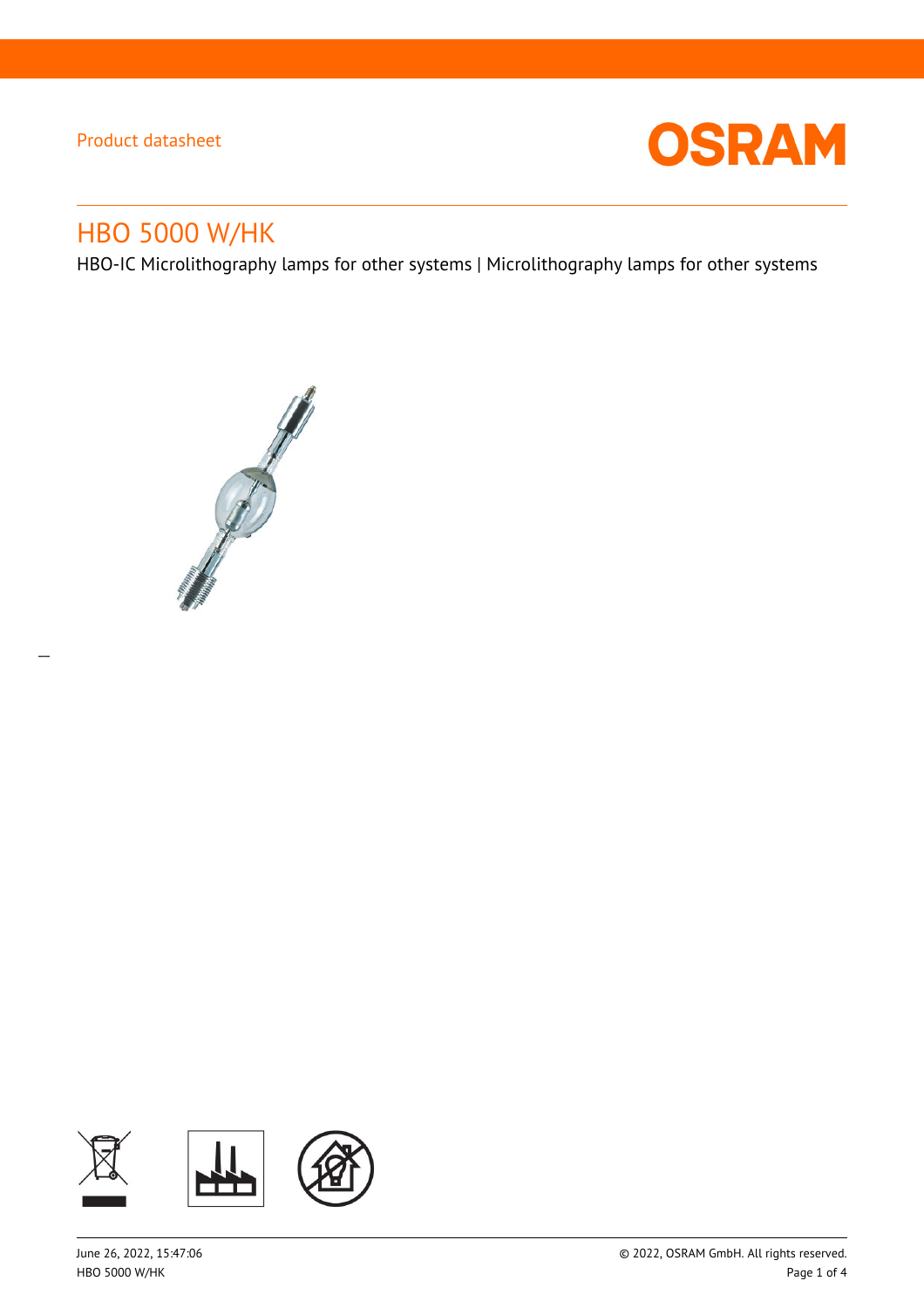#### Technical data

## **Electrical data**

| Nominal voltage        | 70.0 V    |
|------------------------|-----------|
| <b>Nominal current</b> | 72 A      |
| Type of current        | DC.       |
| Rated wattage          | 5000.00 W |
| Nominal wattage        | 5000.00 W |

## **Dimensions & weight**



| <b>Diameter</b>                             | $82.0$ mm       |
|---------------------------------------------|-----------------|
| Length                                      | 355.0 mm        |
| Length with base excl. base pins/connection | 302.00 mm       |
| Light center length (LCL)                   | 152.5 mm $^{1}$ |
| Electrode gap cold                          | 7.5 mm          |

1) Distance from end of base to tip of anode or cathode (cold)

## **Additional product data**

| Base anode (standard designation)   | SFYa29-10/42 <sup>1)</sup> |
|-------------------------------------|----------------------------|
| Base cathode (standard designation) | SFc29-20-12/42             |

1) With cable connection (M 6)

## **Capabilities**

| Cooling                 | Forced $1$          |
|-------------------------|---------------------|
| <b>Burning position</b> | Other $\frac{2}{3}$ |

 $^{1)}$  Maximum permissible base temperature: 200 °C / Base cooling

2) Anode underneath

## **Environmental information**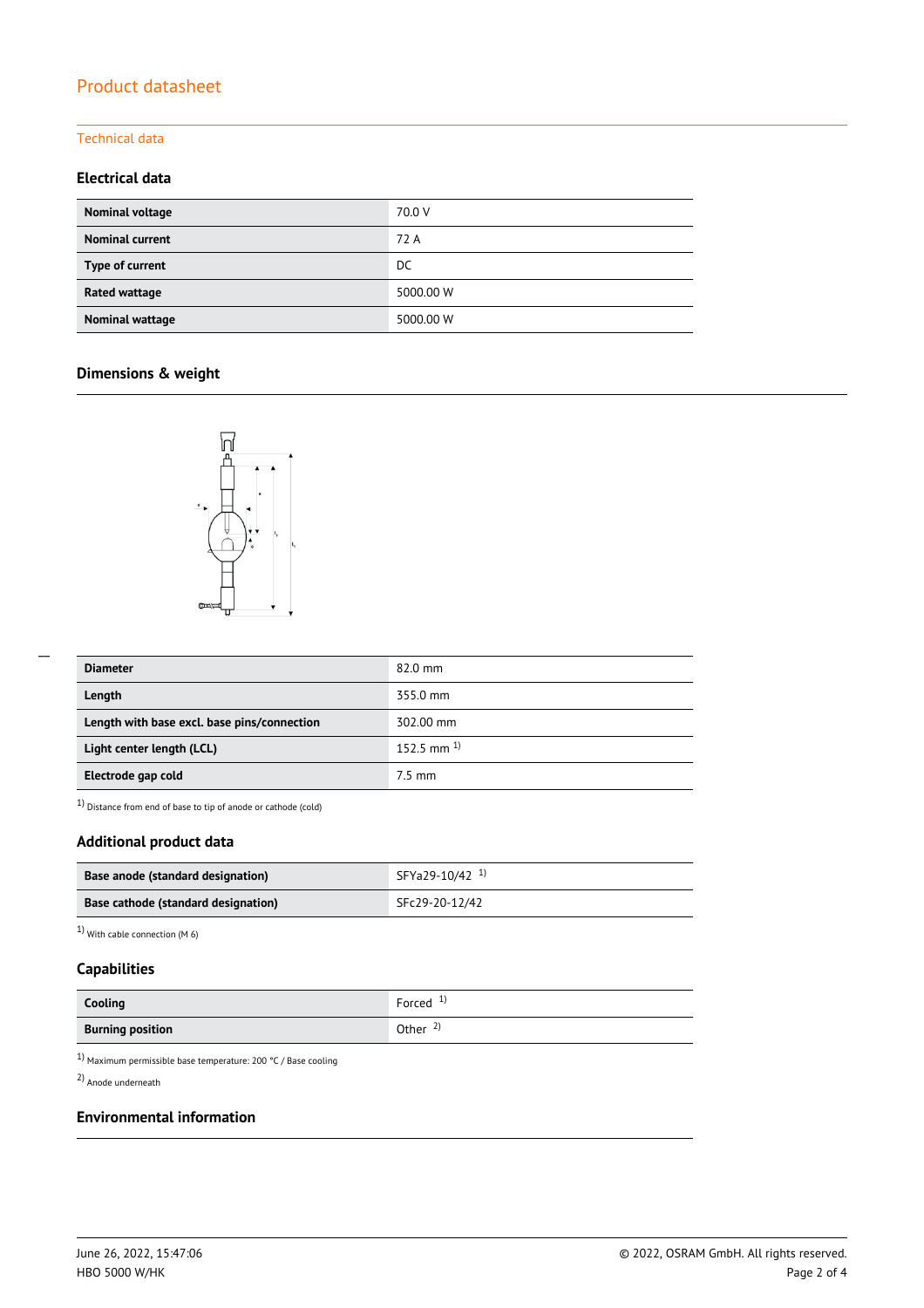# **Information according Art. 33 of EU Regulation (EC) 1907/2006 (REACh)**

| Date of Declaration               | 04-03-2022                                                                                            |  |  |
|-----------------------------------|-------------------------------------------------------------------------------------------------------|--|--|
| <b>Primary Article Identifier</b> | 4050300897585                                                                                         |  |  |
| Candidate List Substance 1        | Lead                                                                                                  |  |  |
| CAS No. of substance 1            | 7439-92-1                                                                                             |  |  |
| <b>Safe Use Instruction</b>       | The identification of the Candidate List substance is<br>sufficient to allow safe use of the article. |  |  |
| Declaration No. in SCIP database  | db52bb49-e4f0-495f-9c4a-2e113c01961f                                                                  |  |  |